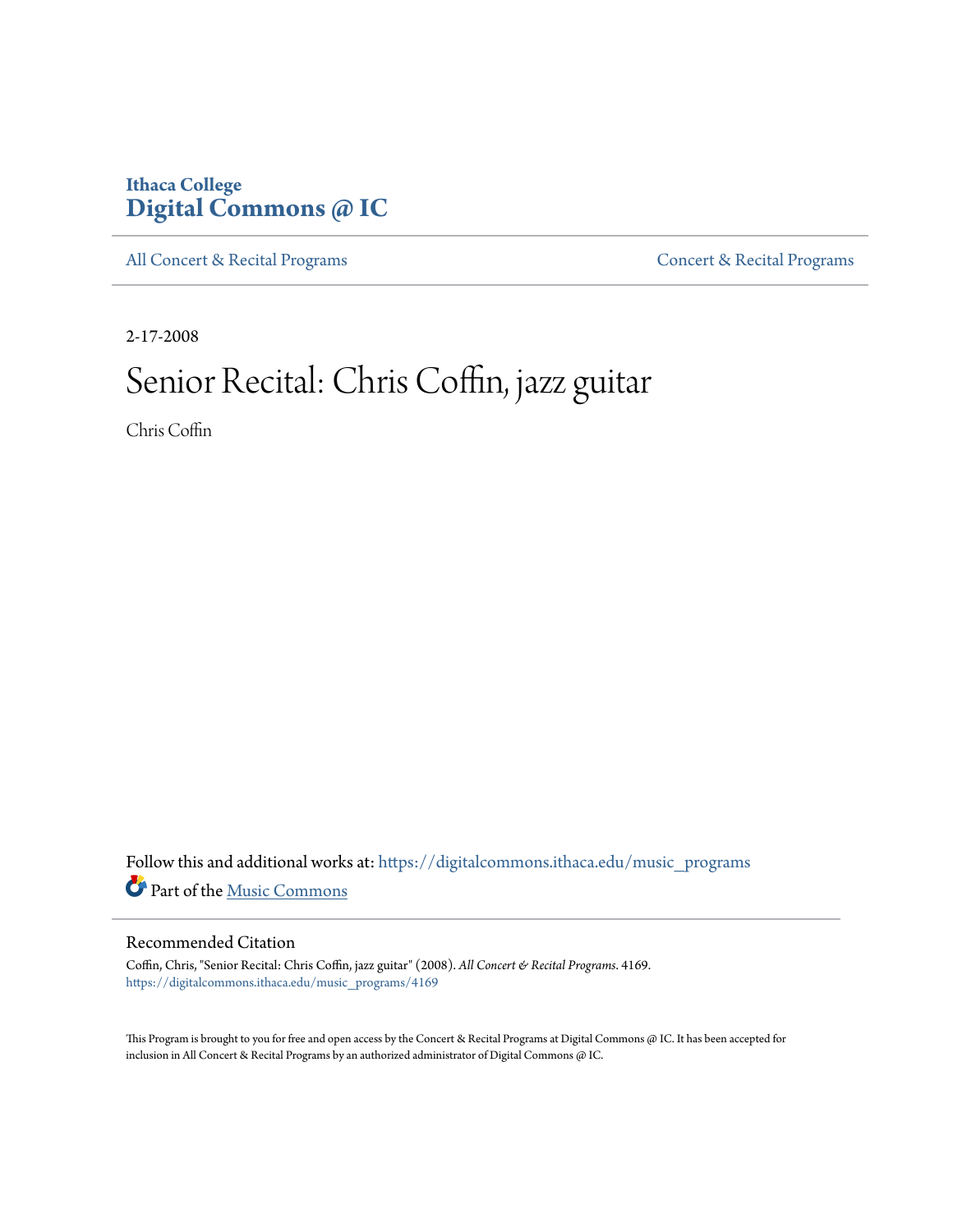# ITHACA COLLEGE .SCHOOL OF MUSIC

### SENIOR RECITAL

Chris Coffin, jazz guitar

Assisted by: Cliff Ramsay, drums Pat Murphy, bass Josh Oxford, piano Leo Volt, tenor saxophone Ian Cruz, alto saxophone Charlie Fisher, trumpet

Ford Hall Sunday, February 17, 2008 9:00 p.m.

ITHACA